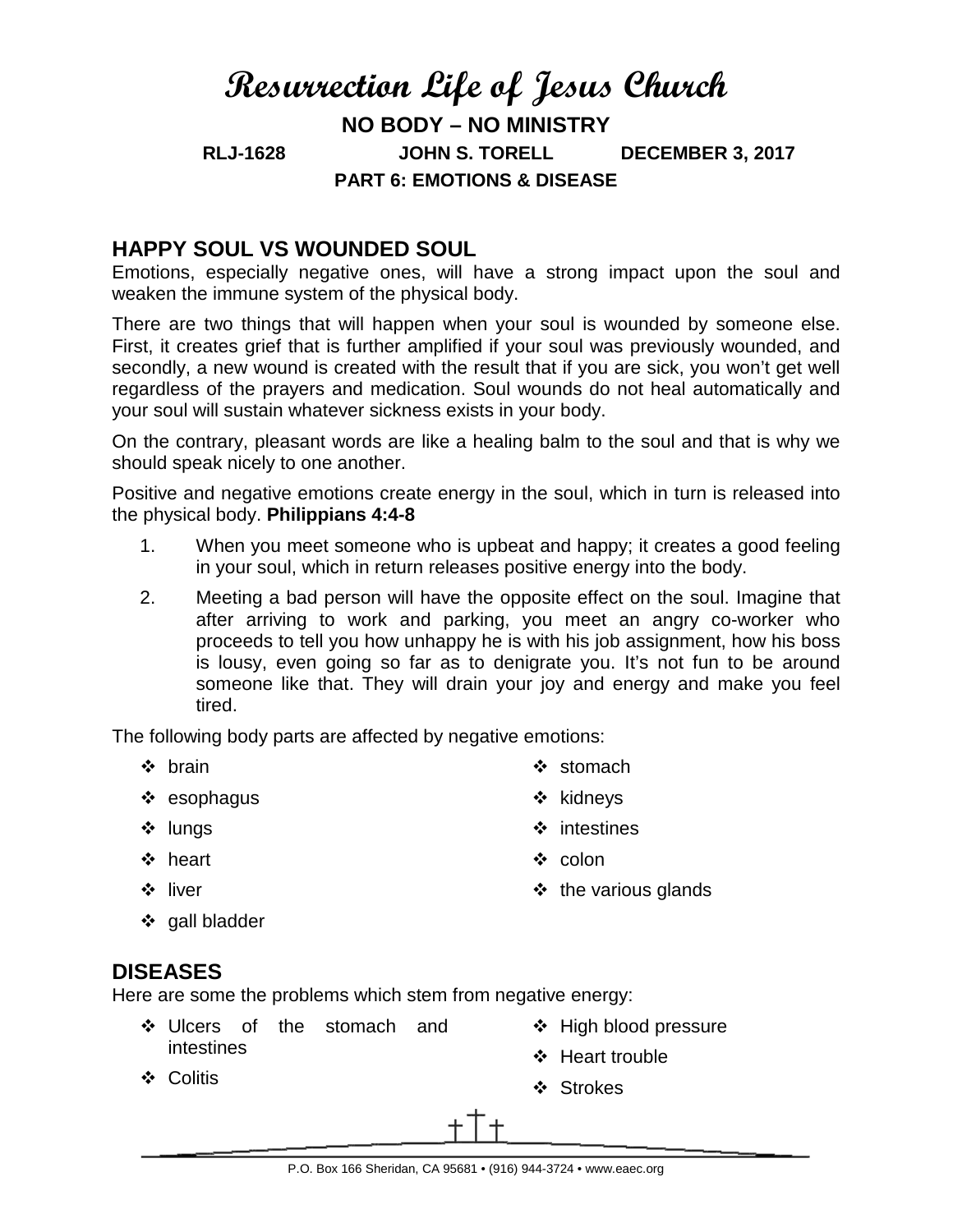| ❖ Arteriosclerosis (hardening of the<br>arteries) | ❖ Goiter    |
|---------------------------------------------------|-------------|
|                                                   | ❖ Diabetes  |
| ❖ Kidney disease                                  | ❖ Arthritis |
| ❖ Headaches                                       | ❖ Cancer    |
| ❖ Mental disturbances                             | ❖ Dementia  |

The adrenal glands are the key to health and a long life for the physical body. A person, who engages in the following activities will damage their adrenal glands:

- ❖ Overwork and Fatigue
- Fear and Hate
- Exposure and injury to dangerous conditions
- ❖ Hurry, Worry and Tension

The result will be arthritis, mental, vascular and gastro intestinal diseases. Diseases can also be the result of generational curses in addition to germ and viral infections, but most of the time diseases are caused by disturbances in the soul.

## **DIVINE HEALING**

I came back to Christ in 1965 after 12 years of backsliding. My wife was born again at this time as well, and in 1966, we joined a small Southern Baptist church in Salt Lake City. While I loved my pastor, we never received any teaching on divine healing, and I remember having a discussion with the only deacon in the church that God is probably healing somewhere in the world, we just didn't know where.

Upon arriving in California in 1969, we ended up in the midst of the Jesus movement and the Charismatic revival. We quickly learned about divine healing and experienced it ourselves. We also prayed for people and saw God work one miracle after another.

Some 42 years later we have been hit incredibly hard by Satan as my brother's wife and my own have been struck with major illnesses, diabetes, cancer and loss of memory. This had led to a lot of soul searching and wondering why God has not healed our wives.

This brought me to the Book of Job and how Satan struck two tremendous blows against him. First, all his children were killed and he lost all his earthly possessions. Secondly, he lost his own health. This evil did not happen because Job was a bad person, but because he was walking with God and diligently doing the Lord's work on earth. **Job 1:6-12, 20; 2:1-10**

The apostle Paul asked to be delivered from a demon that was constantly inflicting pain but he was told that God's grace would carry him through when God did not remove the obstacle. **2 Corinthians 12:7-12; 1 Corinthians 3:11-15**

# **DOES GOD RUN A LOTTERY?**

I went from seeing God healing people all the time in the early years of this ministry to something that is more sporadic. Is prayer like a lottery, where you don't know if God will respond?